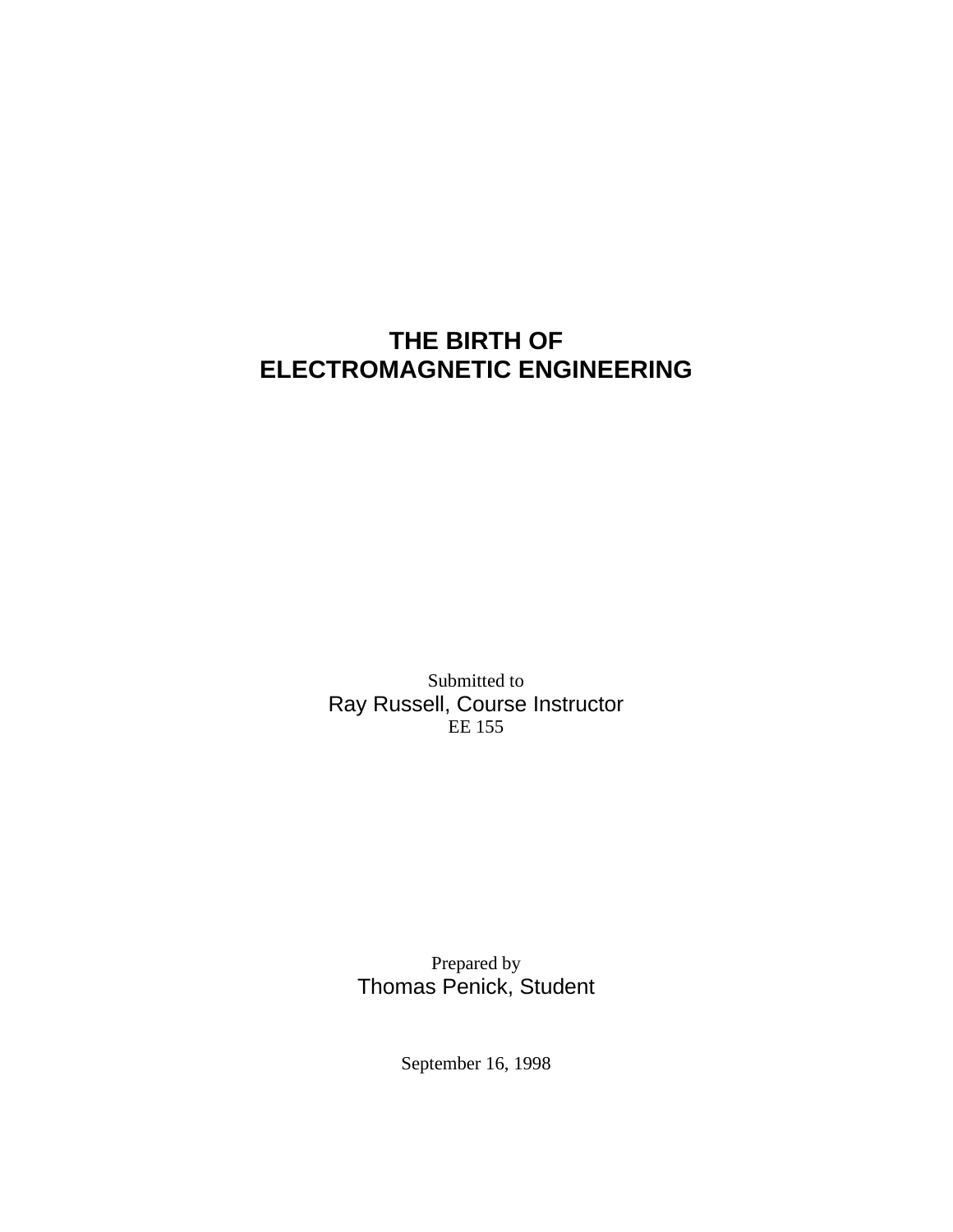# **TABLE OF CONTENTS**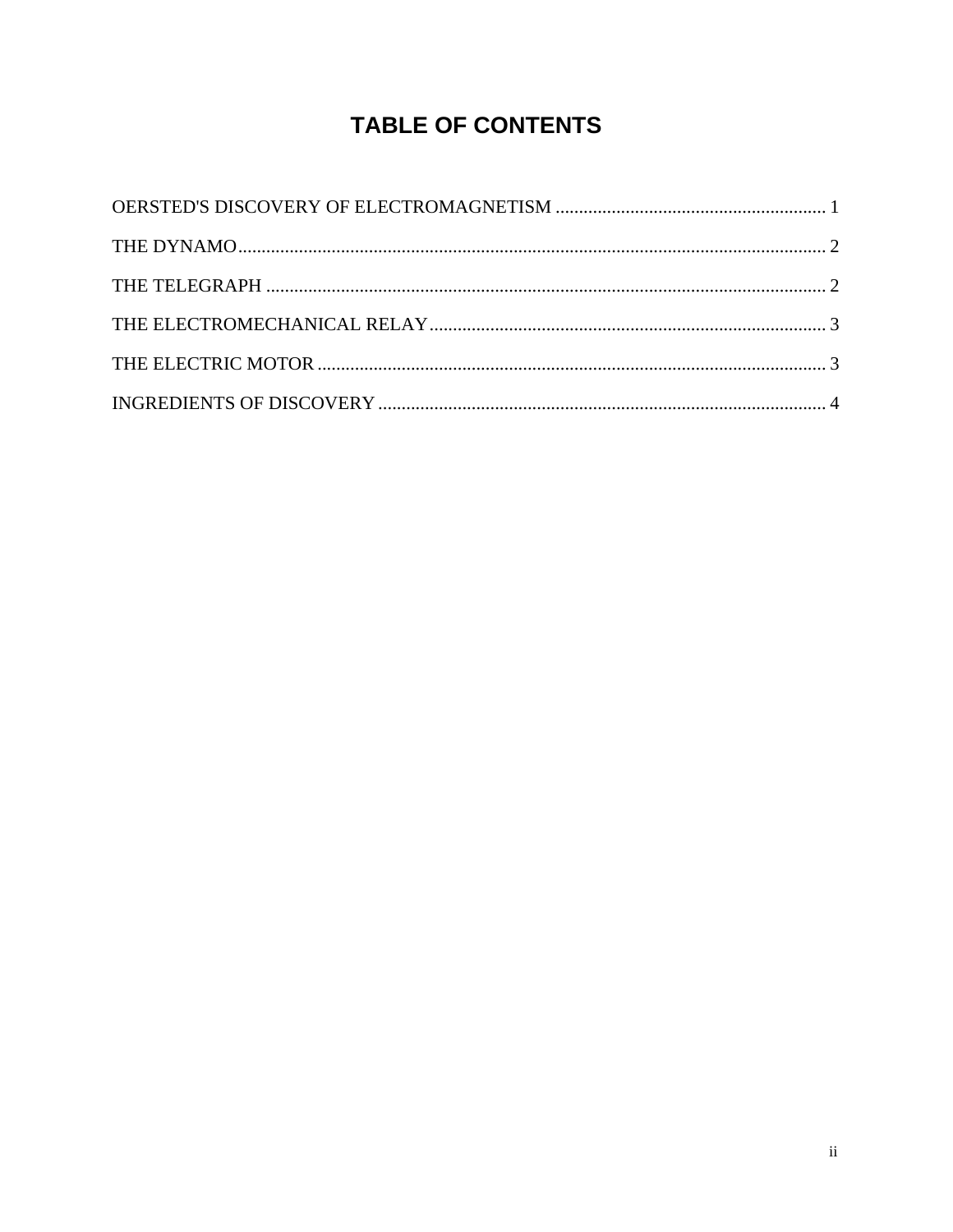# **TABLE OF FIGURES**

|--|--|--|--|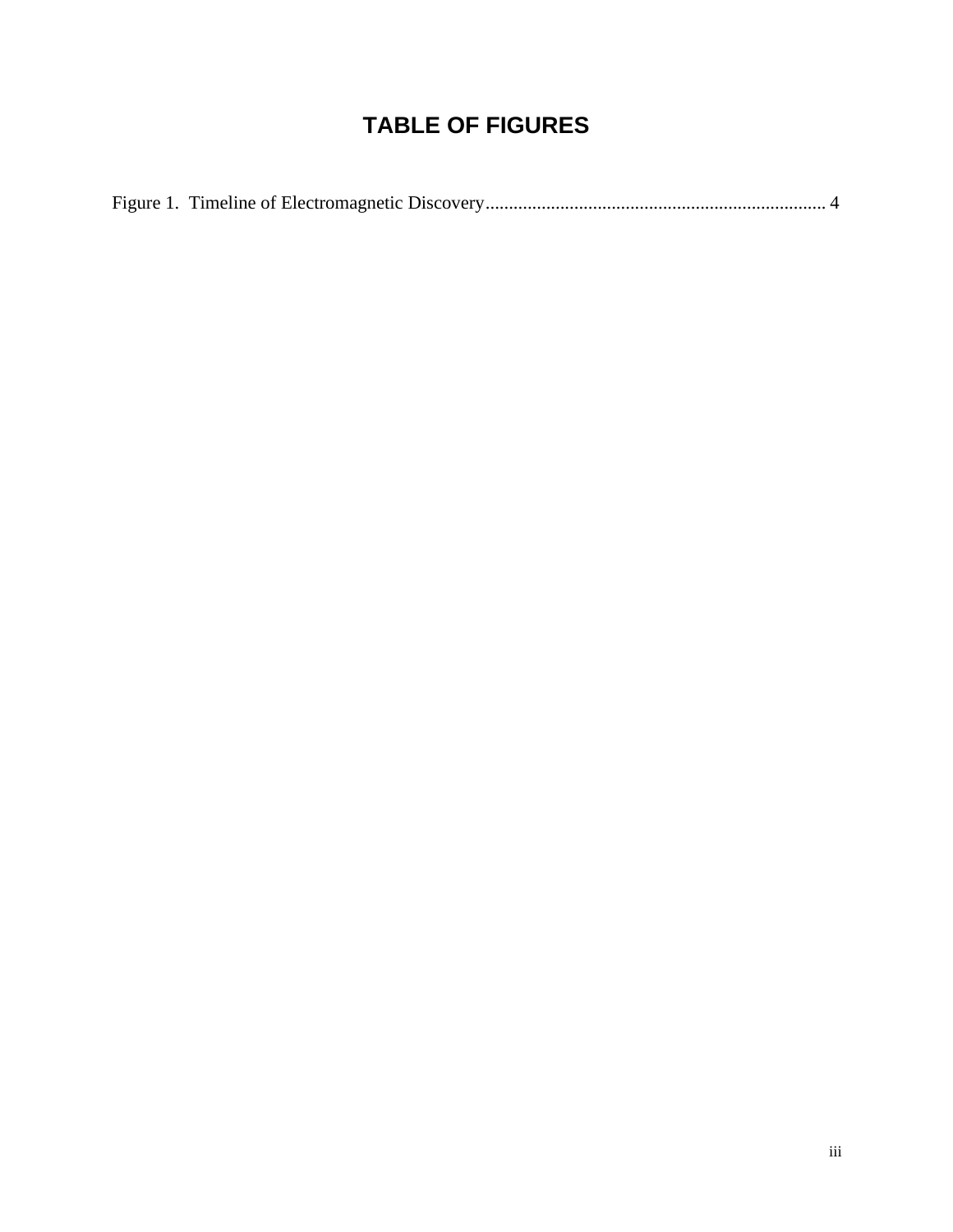## **THE BIRTH OF ELECTROMAGNETIC ENGINEERING**

By the  $18<sup>th</sup>$  century scientists knew that there was some sort of relationship between electricity and magnetism. They knew that lightning could cause a compass to be weakened or to indicate in the reverse direction. Steel, when struck by lightning, could become magnetized, and electrostatically-charged objects possessed magnetic qualities. But the laws governing the relationship between electricity and magnetism were unknown. [1, p 53] Once these laws were revealed, electromagnetic engineers would quickly develop the technology that would change the way people lived.

### **OERSTED'S DISCOVERY OF ELECTROMAGNETISM**

In the early  $19<sup>th</sup>$  century, experimenters were able to produce static electricity and store it in Leyden jars and could produce continuous current using batteries. Current flow could only be crudely evidenced by such methods as observing a spark, experiencing a shock, observing the separation of water into its gaseous components, and measuring the temperature rise in a currentcarrying conductor. In April of 1820 [4], Hans Christian Oersted, a Danish physicist and chemist, was conducting an electrical experiment for his students. Ironically, he was demonstrating that there was no correlation between electricity and magnetism. When he closed the switch, he was astonished to observe the movement of a compass needle. This needle this time had been oriented parallel to the conductor rather than perpendicular. Oersted used the words "conflict of electricity" to describe the effect. The study of electromagnetism was born. The announcement in 1820 caused much excitement in the scientific community and a flurry of experimental activity began in the new field of electromagnetic engineering. [1, pp 54-55]

One of these experimenters was André Marie Ampère, a French physicist. Upon hearing of Oersted's discovery, Ampère immediately went to work and within a week produced the first of many papers on the subject. He explored and documented many of the characteristics of electromagnetism relating to current direction, the direction of the associated magnetic force, and the repulsive and attractive forces in pairs of current-carrying conductors. He worked out some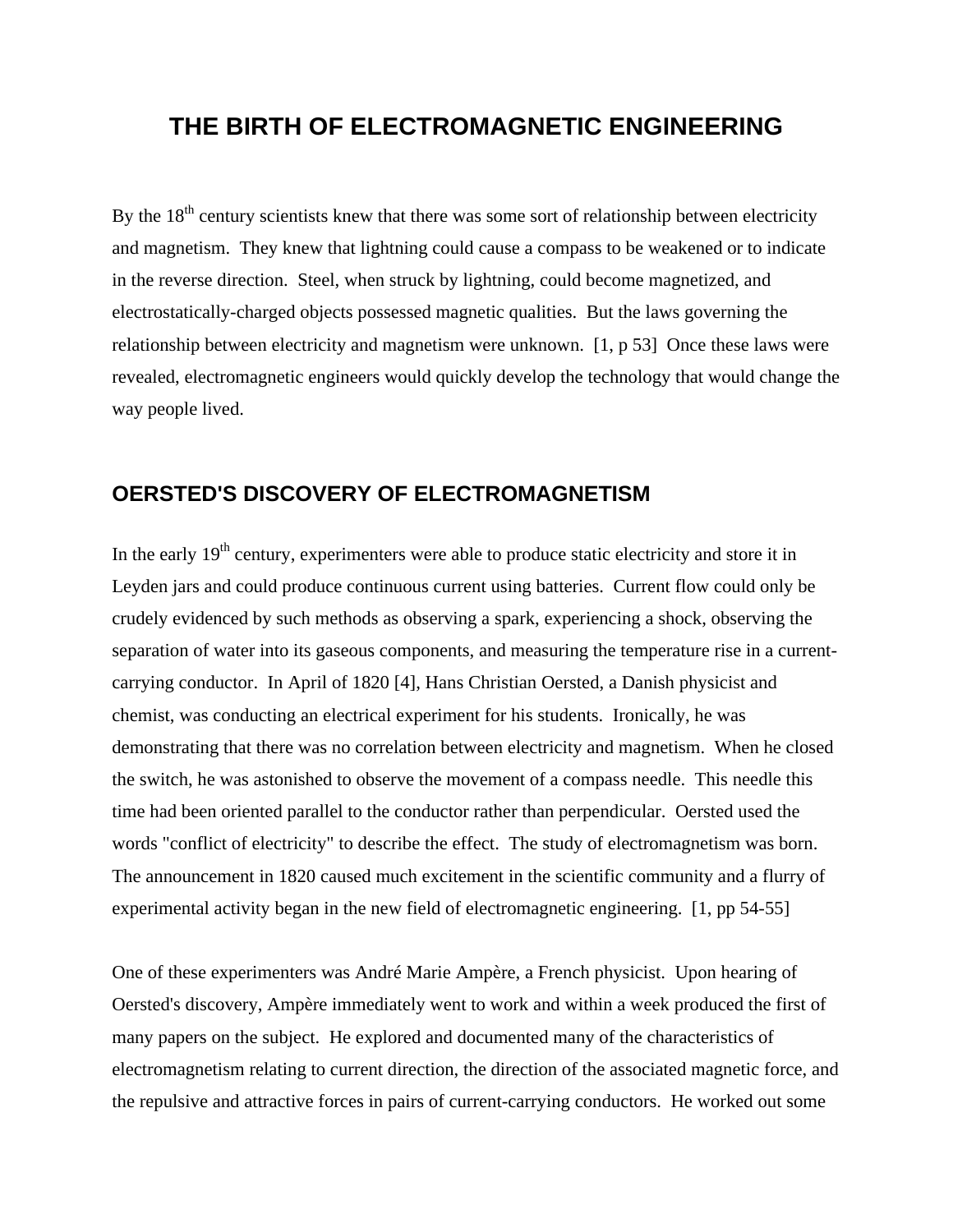of the mathematical formulas of electromagnetism and predicted that a current-carrying coil would behave as a magnet. Johann Schweigger, a German chemist, discovered that the effect was multiplied when additional turns were added to the coil. Thus the galvanometer was developed in the year 1821, giving scientists an instrument for observing and measuring the flow of electricity. [1, pp. 58, 61]

#### **THE DYNAMO**

William Sturgeon, an English electrical engineer, demonstrated the first electromagnet in 1825. It consisted of 16 turns of copper wire on a foot-long, horseshoe-shaped iron bar. When connected to a single-cell battery, it could hold a weight of 9 pounds. In 1831, electromagnetic induction was discovered by Michael Faraday, an English chemist, when he moved a bar magnet into a coil which was connected to a galvanometer. That same year, he used this knowledge to build the first constant current generator using a rotating copper disk [1, pp. 61, 97; 2, p. 1033].

From this point it would take almost three decades before the first practical application of the dynamo. While engineers worked to refine the dynamo there was really only one practical use of electrical power—carbon-arc lighting. The carbon-arc light had been invented by Humphry Davy, an English chemist, in 1808. Davy used constant current provided by a battery, a power source which was not practical for commercial use of his invention. In 1858, the dynamo was first put to use to power a carbon-arc light in a lighthouse. The system was more expensive to operate than the oil-fired lamp it replaced, but produced more light. Improvements in efficiency were made, and more lighthouses were converted to electric lamps [1, pp. 24-33, 105, 123].

#### **THE TELEGRAPH**

The telegraph predates the discovery of electromagnetism. Models had been demonstrated using static electricity or electrochemical technology. However, the public was slow to see the need for a telegraph and it was not until 1833 that we saw the first limited use of the invention. The public's interest was finally captured by a dramatic event in 1842. A murder suspect had been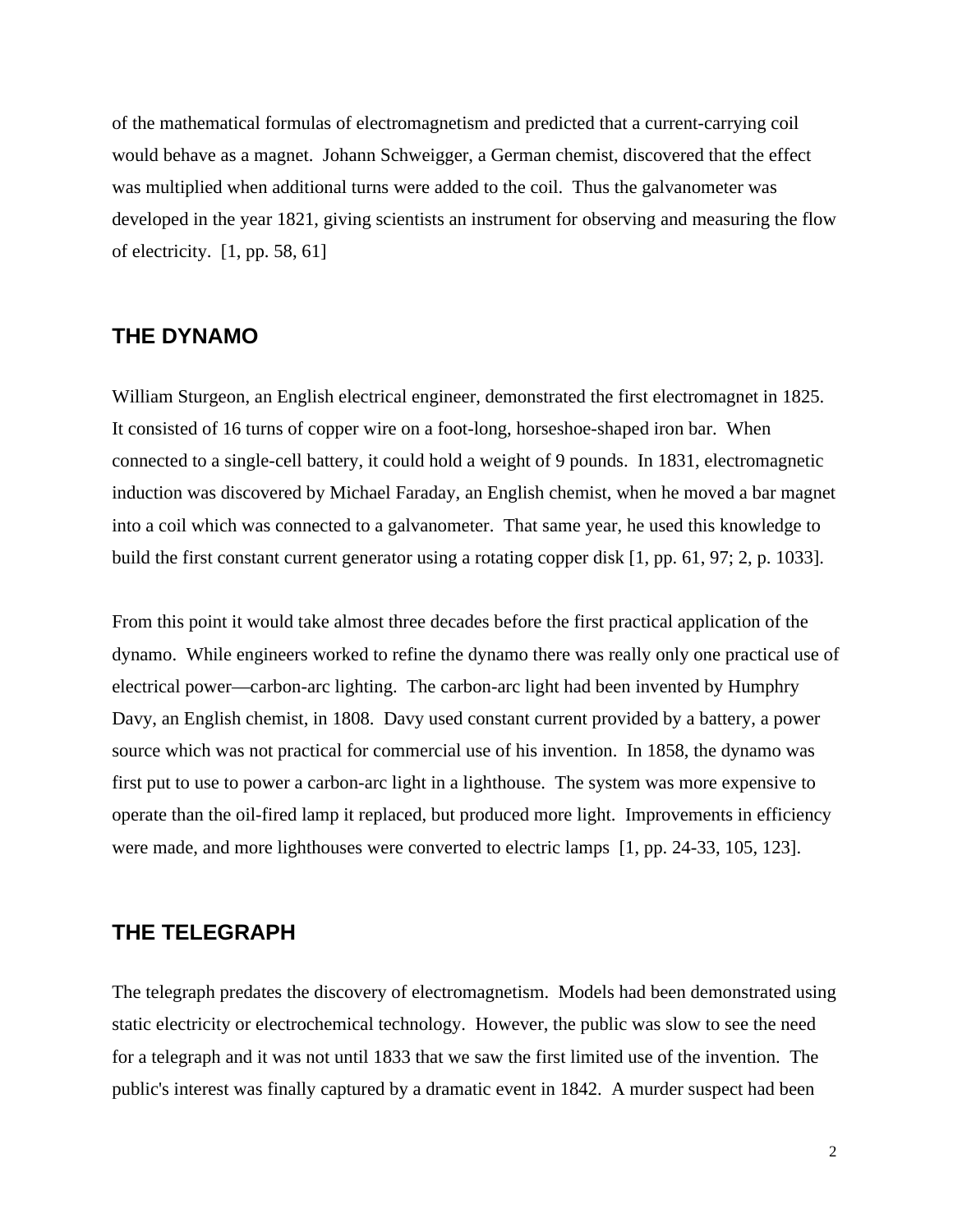seen boarding a train for London. Because of the railroad company's telegraph, it was possible to send a message ahead alerting authorities and giving a description of the suspect. The man was arrested, tried, and executed for the murder. [1, pp. 75-78]

#### **THE ELECTROMECHANICAL RELAY**

Improvements to the telegraph were made by Samuel Morse, an American artist turned inventor, which included the Morse code and the electromechanical relay. The purpose of the relay was to operate a printer to record the dots and dashes of the coded signal. Morse felt that the printed output was important but operators soon learned to "read" the code by listening to the sounds the printer made. There was little use for the printed record of dots and dashes, so printers were abandoned in favor of "sounders". The electromechanical relay was also employed to relay the telegraph signal over long distances, overcoming the problem of voltage drop in the lines. The relay, in other applications, continues to be in wide use today. Morse's first commercial telegraph line went into operation in 1845. In 1861, a line was completed from New York to San Francisco, providing instant communication across a distance which took weeks to travel. Only 5 years later, the first successful transatlantic telegraph went into use [1, p. 80; 3].

### **THE ELECTRIC MOTOR**

The first electric motor was invented by dal Negro in 1830. The fact that a dynamo would function equally well as an electric motor escaped notice until 1838. Still, the idea did not attract much attention until it was demonstrated at the Vienna Electrical Exposition in 1873. The demonstration showed that electricity could do heavy work and engineers began to explore the possibilities. The first commercially successful DC motor was built by Zénobe Théophile Gramme, a Belgian electrical engineer, in the same year [1, pp. 178, 180; 6, pp. 64, rear cover].

In 1888, the AC motor was invented by Nikola Tesla, who also developed the concept of multiphase power that we use in power distribution today [6, p. 137]. Early uses of the motor included the street car, which replaced the horse-drawn carriage.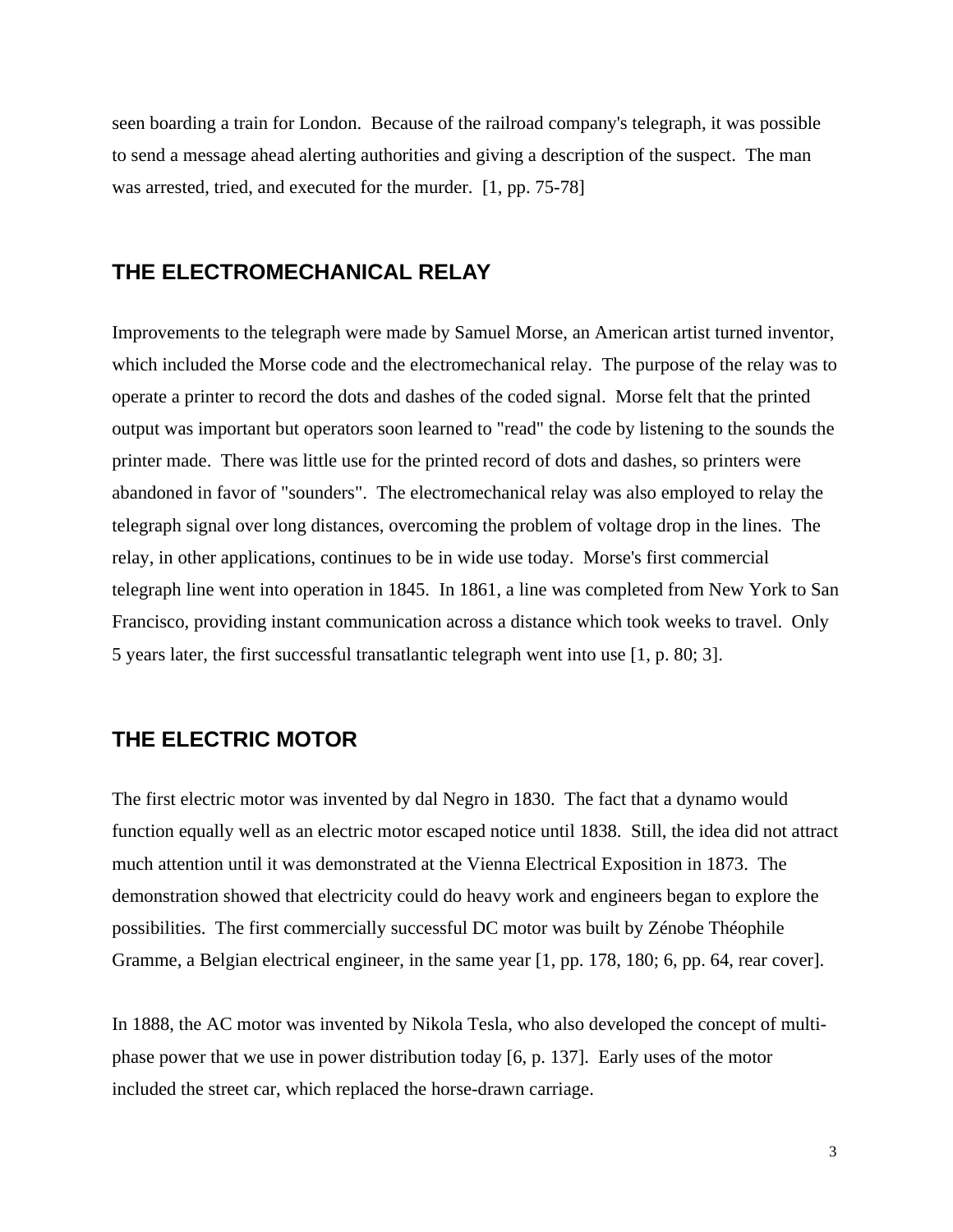### **INGREDIENTS OF DISCOVERY**

In order to advance the field of electromagnetic engineering, there needed to be a way to safely produce electricity and a practical reason for doing so. Static electricity could be produced by rubbing various materials together but was of little use. In 1745, the discovery of the leyden jar permitted static charges to be accumulated over time and released suddenly. Constant (and more easily studied) electrical flow was not available until the invention of the battery in 1800 [1, pp. 27, 31]. With the discovery of the carbon-arc lamp in 1808, we had a purpose for electricity.

Rapid development took place after Oersted's discovery of electromagnetism in 1820; see Figure 1 below. However, refinements in generator technology drug on for 27 years before the first practical installation—a lighthouse using a generator-powered, carbon-arc light. The invention of the incandescent bulb soon made the illumination of homes practical. The power demand that followed led to the birth of the power generation and distribution industry. This, in turn, fueled the imagination of electrical engineers, who continue to develop more uses of electrical power.



**Figure 1. Timeline of Electromagnetic Discovery**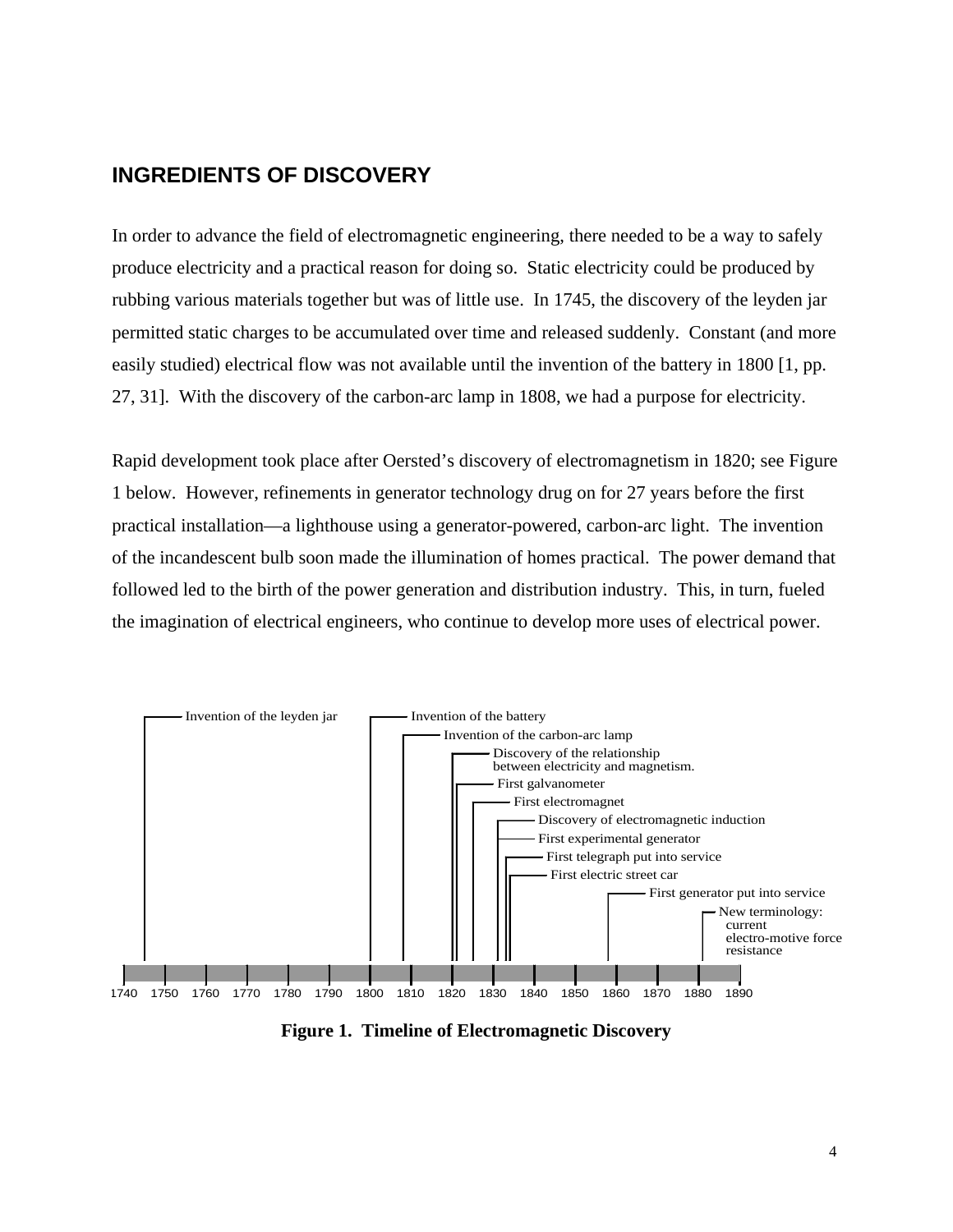## **REFERENCES**

- [1] Percy Dunsheath, C.B.E., *A History of Electrical Engineering*. Longdon: Faber and Faber, 1962.
- [2] "Electromagnetic Phenomena," *Van Nostrand's Scientific Encyclopedia*, 7<sup>th</sup> ed., New York: Van Nostrand Reinhold, 1989.
- [3] "undersea cable" Britannica Online. <http://www.eb.com:180/cgibin/g?DocF=micro/612/17.html> [Accessed 07 September 1998].
- [4] "Ørsted, Hans Christian" Britannica Online. <http://www.eb.com:180/cgibin/g?DocF=micro/442/15.html> [Accessed 07 September 1998].
- [5] "Electric Motor," *The World Book Encyclopedia*, 1987 ed.
- [6] Edward Tatnall Canby, *A History of Electricity*, New York: Hawthorn Books, Inc., 1963.